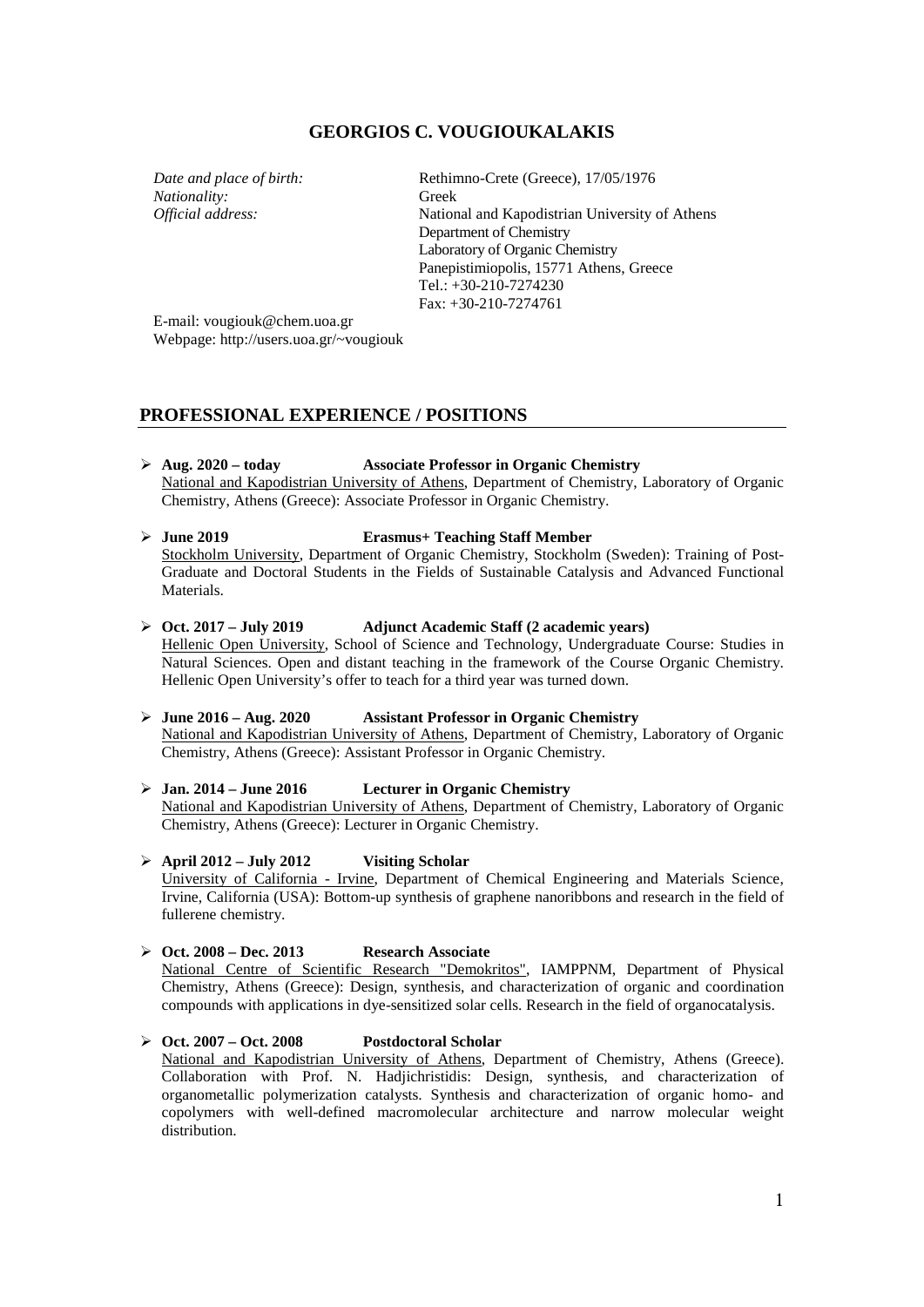#### **Oct. 2005 – Oct. 2007 Postdoctoral Scholar**

California Institute of Technology, Division of Chemistry and Chemical Engineering, Pasadena, California (USA). Collaboration with Prof. R. H. Grubbs (Nobel Prize in Chemistry 2005) in the field of organic and organometallic chemistry: Design, synthesis, and mechanistic studies of organometallic complexes that catalyze useful chemical transformations. Applications in the field of organic and polymer chemistry.

# **July 2005 – Oct. 2005 Postdoctoral Researcher**

University of Crete, Department of Chemistry, Heraklion (Greece). Collaboration with Prof. M. Orfanopoulos: Research in the field of fullerene chemistry, photochemistry, and physical organic chemistry.

- **Sept. 2004 – June 2005 Military Service (Compulsory)** Greek Air Force. Chemist - Sergeant (Scientific Officer): Quality control of fuels, oils, hydraulics, and fibers used by the Greek Air Force. Platoon leader during the basic training.
- **May 2003 – Aug. 2003 Visiting Researcher** University of Sussex, Department of Chemistry, Brighton (UK). Collaboration with Prof. K. Prassides in the field of fullerene and materials chemistry.

#### **June 2001 – July 2001 Visiting Researcher** Consiglio Nazionale delle Ricerche (Italian National Research Council), Institute for the Organic Synthesis and Photoreactivity, Bologna (Italy). Collaboration with Dr. C. Chatgilialoglu: Synthesis and characterization of modified nucleosides for the study of DNA oxidative cleavage.

# **EDUCATION**

- **Oct. 2004 D.Phil. in Chemistry:** University of Crete, Department of Chemistry, Heraklion (Greece). Research Advisor: Prof. M. Orfanopoulos. Thesis title: "New Functionalization Methods and Mechanistic Studies on the Reactions of Fullerene  $C_{60}$  and Azafullerene  $(C_{59}N)_2$ . Application of the new  $C_{60}/Al_2O_3$  and  $C_{60}/SiO_2$ Surfaces in Heterogeneous Photo-Oxidations."
- **Apr. 2002 M.Sc. in Organic Chemistry:** University of Crete, Department of Chemistry, Heraklion (Greece). Research in the field of fullerene chemistry, organic photochemistry, and physical organic chemistry. Synthesis and characterization of modified nucleosides for the study of DNA oxidative cleavage.
- **Nov. 1999 B.Sc. in Chemistry:** University of Crete, Department of Chemistry, Heraklion (Greece). Second highest graduation grade of the Chemistry Department class of 1999.

# **SELECTED RESEARCH PUBLICATIONS (2015-2020)**

- Zorba, L. P.; Vougioukalakis, G. C.\* *Coord. Chem. Rev. in press*. "The Ketone-Amine-Alkyne (KA2 ) Coupling Reaction: Transition Metal-Catalyzed Synthesis of Quaternary Propargylamines"
- > McLoughlin, C. K.; Kotroni, E.; Bregnhøj, M.; Rotas, G.; Vougioukalakis, G. C.; Ogilby, P. R.\* *Sensors in press*. "Oxygen- and pH-Dependent Photophysics of Fluorinated Fluorescein Derivatives: Non-Symmetrical vs. Symmetrical Fluorination" *Invited Article*
- Adejumo, T. T.; Tzouras, N. V.; Zorba, L. P.; Radanovic, D.; Pevec, A.; Grubisic, S.; Mitic, D.; Andelkovic, K. K.; Vougioukalakis, G. C.;\* Cobeljic, B.; \* Turel, I.\* *Molecules in press*. "Synthesis, Characterization, Catalytic Activity, and DFT Calculations of Zn(II) Hydrazone Complexes" *Invited Article*